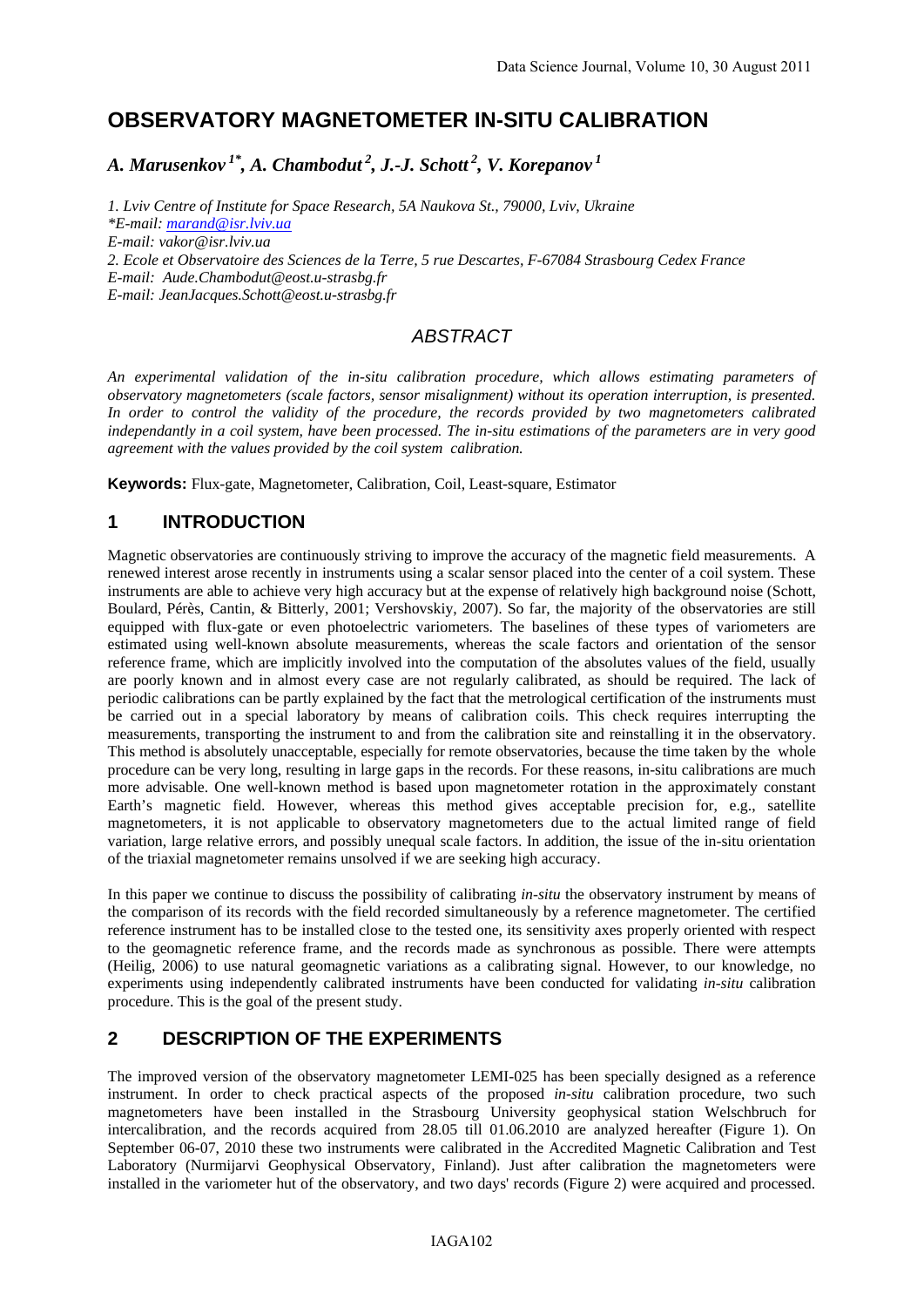The Coil calibration results were also applied to the Welschbruch records *a posteriori*, so we expected that the processing of synchronous records from both sites would provide the same estimations of the scale factors ratios (Kxt/Kxr=0.9996±0.0004; Kyt/Kyr=1.0004±0.0004; Kzt/Kzr=1.0004±0.0004) and non-orthogonality angles (Table 1) as the coil calibration procedure (t stands for test instrument and r for reference one).

**Table 1.** Non-orthogonality of the magnetometers LEMI-025 #04 and #06 after coil calibration in Nurmijarvi Geophysical Observatory (decimal degrees of arc)

|              | #04                             | #06                            | #04 - #06                       |
|--------------|---------------------------------|--------------------------------|---------------------------------|
| $X \leq Y$   | $0.00^{\circ} \pm 0.02^{\circ}$ | $-0.01^{\circ} + 0.02^{\circ}$ | $0.01^{\circ} \pm 0.03^{\circ}$ |
| $X \leq S Z$ | $0.01^{\circ} + 0.02^{\circ}$   | $0.01^{\circ} + 0.02^{\circ}$  | $0^{\circ} + 0.03^{\circ}$      |
| $Y \leq Y Z$ | $0.01^{\circ} + 0.02^{\circ}$   | $-0.01^{\circ} + 0.02^{\circ}$ | $0.02^{\circ} \pm 0.03^{\circ}$ |



UTC, hh:mm

**Figure 1.** Records provided by magnetometer LEMI-025 #06 at Welschbruch Geophysical Station (28.05 – 01.06.2010)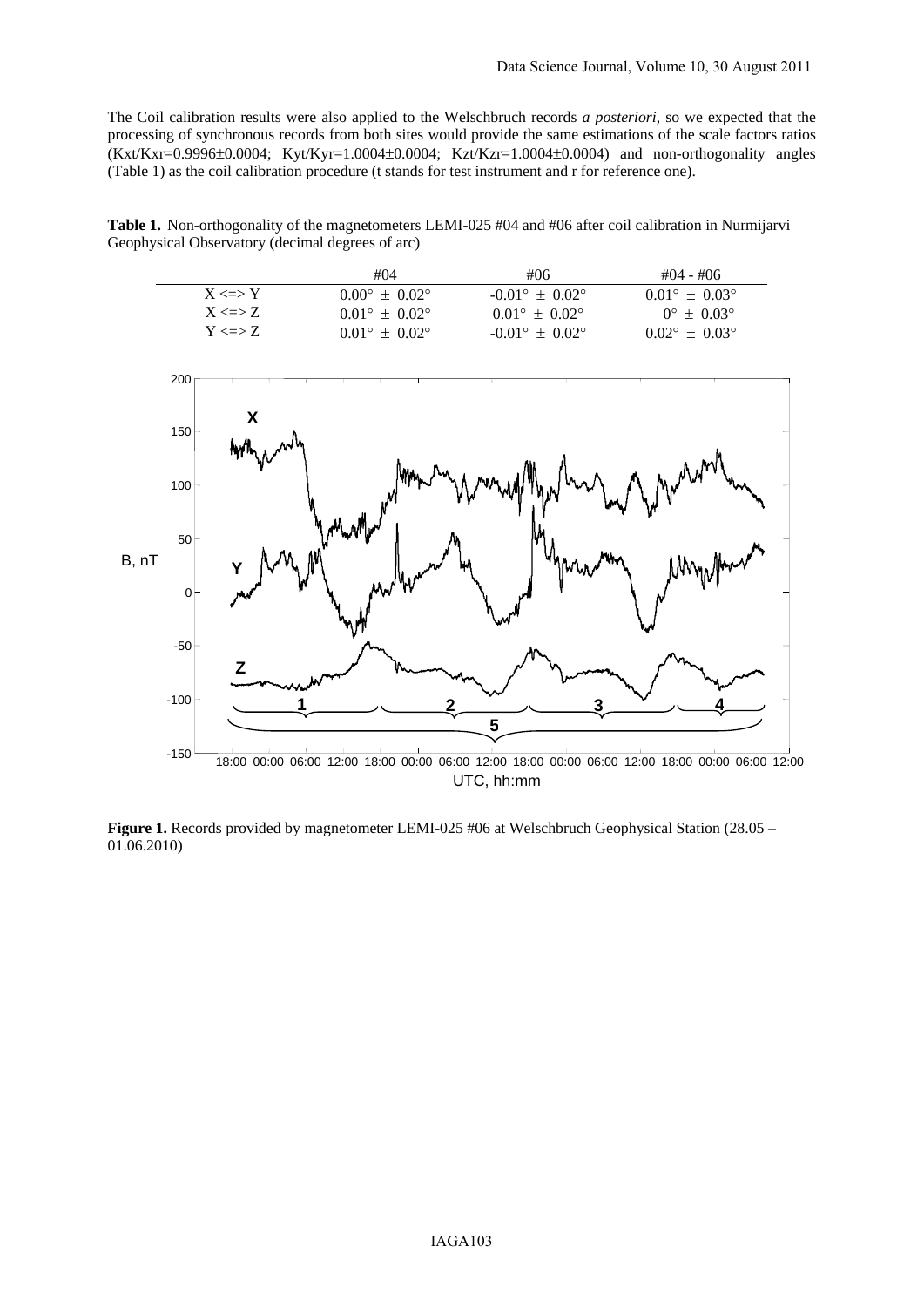

**Figure 2.** Records provided by the magnetometer LEMI-025 #06 at Nurmijarvi Geophysical Observatory (08.09  $-10.09.2010$ 

### **3 DATA PROCESSING ALGORITHM AND RESULTS OF INTERCALIBRATION**

The magnetometers recorded data with a 10 Hz sampling rate and synchronization accuracy better than 10 ms. During the pre-processing step, disturbances, such as man-made magnetic disturbances, periodic signals from the scalar magnetic sensor, and spikes generated by the temperature regulator were partly corrected. In addition, the Welschbruch data are corrupted by magnetic signals from vehicles passing on the road nearby. This type of magnetic disturbances was not corrected. The cleaned data were filtered by means of a digital Gaussian FIR filter and decimated to 1 Hz sampling rate. These 1 Hz data were used for magnetometer parameter estimation. The LEMI-025 #06 was used as a reference instrument during all estimations and the LEMI-025 #04 as a test instrument.

The magnetometer readings are shaped into N x 3 matrixes **T** and **R** and incorporated into the following linear regression equation:

$$
\mathbf{T} = (\mathbf{R} - \mathbf{d}_{\mathbf{r}}) \cdot \mathbf{n} + \mathbf{d}_{\mathbf{t}} \tag{1}
$$

where **n** is the 3 x 3 matrix mapping the reference signal onto the tested one and  $\mathbf{d}_r$  and  $\mathbf{d}_t$  the reference and tested instrumental noise respectively. The further decomposition of **n** provides the scale factors ratios and the angles of non-orthogonality.

A semi-parametric frequency domain weighted least squares estimator (FD WLSE) was employed for the estimation of the parameters. This method was proposed by Nielsen (2005) for finding the multilinear regression estimates when both errors and regressors are random variables with long-range autocorrelation, which is the case of synchronous measurements of geomagnetic variations. According to FD WLSE, estimation of regression parameters matrix may be found by the multivariate extension of the formula given by Nielsen (2005):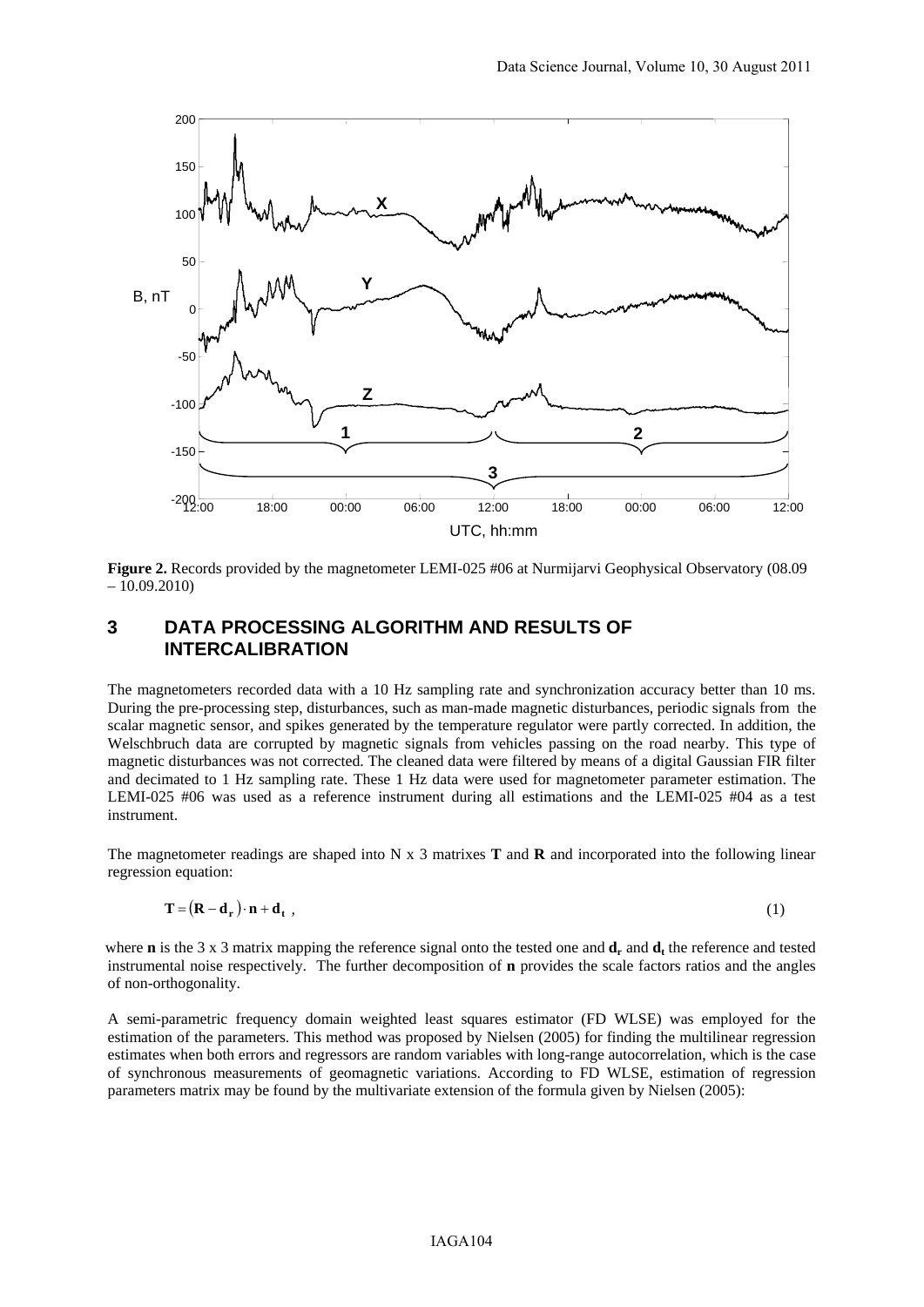$$
\mathbf{n}_{\gamma,m}^{\text{est}} = \left(\frac{1}{m} \cdot \sum_{j=1}^{m} \lambda_j^{\gamma} \cdot \text{Re}(\mathbf{I}_{\mathbf{R}\mathbf{R}}(\lambda_j))\right)^{-1} \cdot \frac{1}{m} \cdot \sum_{j=1}^{m} \lambda_j^{\gamma} \cdot \text{Re}(\mathbf{I}_{\mathbf{R}\mathbf{T}}(\lambda_j))
$$
\n(2)

where  $I_{RR,kl}(\lambda_i) = w_{R(\bullet,k)}(\lambda_i) \cdot w_{R(\bullet,l)}^*(\lambda_i) \in \mathbb{C}$  unless  $k = l$ , dim( $\mathbf{I_{RR}} = 3 \times 3$  – elements of the cross-periodogram matrix  $I_{RR}$  between time series measured by the reference magnetometer;

 $I_{RT,kl}(\lambda_j) = w_{R(\bullet,k)}(\lambda_j) \cdot w_{T(\bullet,l)}^*(\lambda_j) \in \mathbb{C}$  unless  $k = l$ , dim( $\mathbf{I_{RT}}$ ) = 3×3 – elements of the cross-periodogram matrix  $I_{RT}$  between time series measured by the reference and tested magnetometers;

the asterisk (\* ) denotes complex conjugation;

$$
w_{R(\bullet,k)}(\lambda_j) = \frac{1}{\sqrt{2\pi N}} \cdot \sum_{i=1}^N R(t,k) \cdot e^{it\lambda_j} \text{ and } w_{T(\bullet,k)}(\lambda_j) = \frac{1}{\sqrt{2\pi N}} \cdot \sum_{i=1}^N T(t,k) \cdot e^{it\lambda_j} \quad \text{discrete Fourier transforms of the time}
$$

series recorded by the reference and tested magnetometers accordingly;

 $\lambda_i = 2\pi i/N$  – normalized frequency of discrete Fourier transform;

 $m=m(N)$  – a bandwidth parameter;

γ − parameter, which takes into account the power law dependence of spectral density of regression errors.

According to *a priori* information about spectral characteristics of the magnetometers noise, the parameter γ was set to 1 for all calculations. As follows from Eq. (2), the estimator uses a limited band of the whole spectrum of signals. The harmonics of discrete Fourier transform with numbers above *m* are not used in calculations. For all estimations, the parameter *m* was selected in such a way that the upper limit of the frequency band did not exceed 0.01 Hz. The records at Welschbruch station revealed a noticeable baseline instability on all components, and in addition, the trends of X and Z components looked strongly correlated (Figure 3). These correlated drifts (observed also in Nurmijarvi data (Figure 4), however, with an order of magnitude less) were obviously caused by tiny tilts of the sensors occurring during the recording time span. To avoid the influence of this effect on parameter estimations, the first harmonics of the Fourier spectra were excluded from calculations. This was performed by modifying Eq. (2) in order to sum up in the range  $[m_0, m]$ , the value of  $m_0$  corresponding to a lower limit of the frequency band approximately equal to 0.0002 Hz. In order to take into account a possible zero drift the column of a linear trend was also added to the data of the reference magnetometer.

The Welschbruch records were subdivided into four intervals as shown in Figure 1. The parameter matrix was estimated using data from each of these intervals as well as from the full-length record. The scale factors, nonorthogonality angles, and mutual orientation of the sensors were then derived from the matrix decomposition (Figure 5). The Nurmijarvi records were processed likewise, apart from the total number of intervals, which was equal to three - two 24-hours intervals and whole record - (Figure 2). The estimations obtained are presented in Figure 6. In both cases the estimations are given with a 95% confidence interval (depicted by error bars in Figures 5 and 6). The middle rows of plots in Figures 5 and 6 represent the differences of angles  $(X, Y)$ , etc. between the tested and the reference magnetometer (compare to column 3 of Table 1). They would display the misalignment of the sensors of tested magnetometer if the reference magnetometer would be perfectly aligned. This is not strictly the case, but the misalignment of the reference magnetometer is small, according to column 2 of Table 1 (actually, the misalignment of the tested magnetometer is small too). The bottom rows of plots in these figures show the positions of the tested magnetometer axes with respect to the close to orthogonal reference instrument axes.

### **4 DISCUSSION OF THE IN-SITU CALIBRATION ESTIMATIONS**

Figure 6 shows that the estimations based upon the Nurmijarvi records are mutually well consistent, with narrow confidence intervals, and are consistent too with the coil calibration outcomes. Indeed, all estimated parameters fall within the Coil calibration uncertainty. On the other hand, the parameters provided by the Welschbruch records are more scattered and have larger confidence intervals (Figure 5), especially for the parameters involving the Z component, i.e. scale factor ratio Kzt/Kzr and non-orthogonality angles between Z and X, Z and Y axes respectively. In addition, they are, on average, biased with respect to the expectation provided by the coil calibrations. Kxt/Kxr, Kyt/Kyr, Kzt/Kzr and the non-orthogonality angle Y - Z are biased by -0.04 % and  $0.03^{\circ}$ respectively.

The scattered distribution of estimations and their bias in the case of Welschbruch may be partly explained by a weaker strength of the vertical component of the geomagnetic variations in the frequency band used for processing as well as by the higher level of local magnetic disturbances and poorer baseline stability (compare Figures 3 and 4).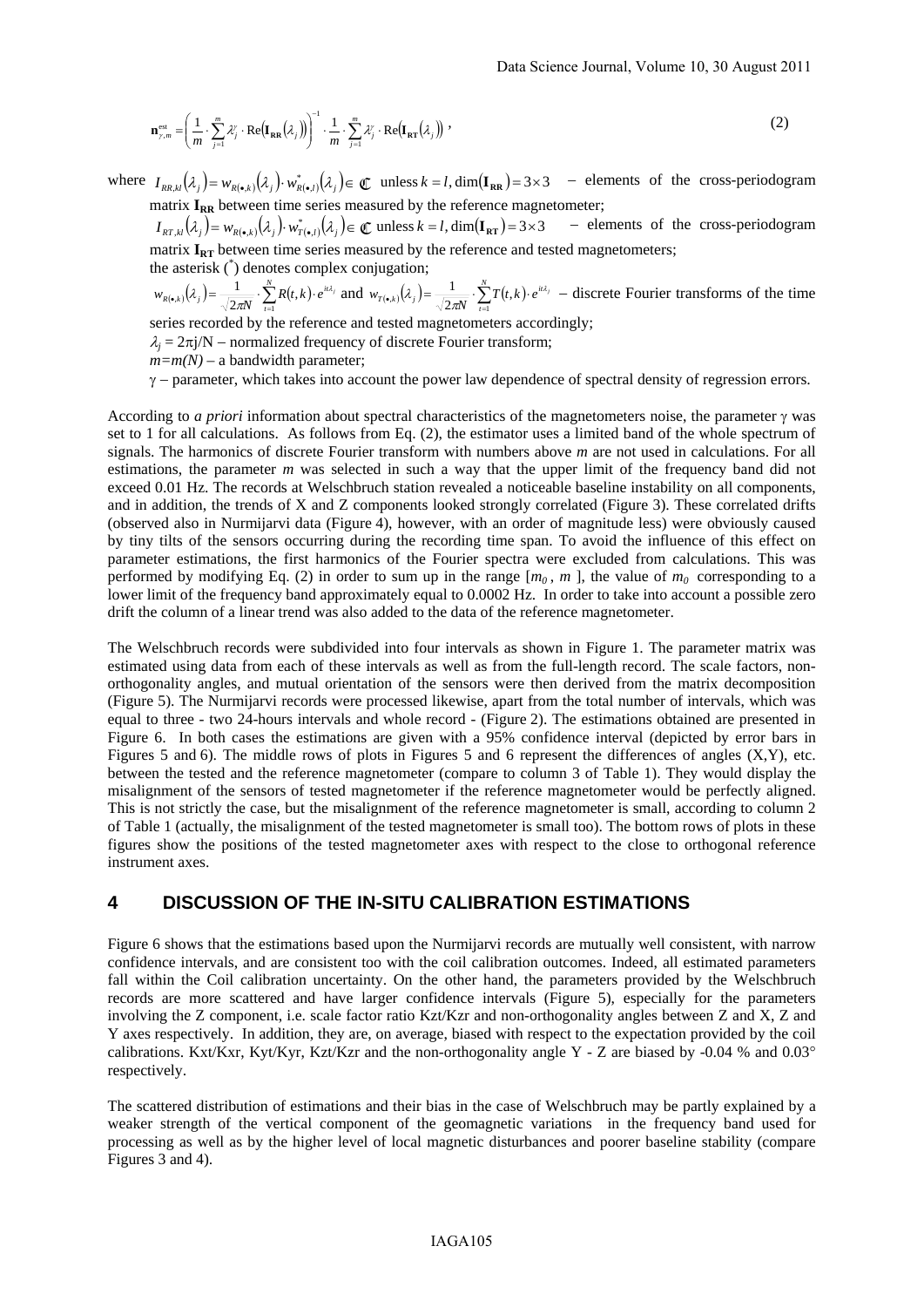However, both Welschbruch and Nurmijarvi estimations of the mutual misalignment of the sensors' directions (the lowest plots in Figures 5 and 6) are well below 0.5 degrees of arc, an accuracy expected with the sensor platform levelling.



**Figure 3.** Signal differences between magnetometers LEMI-025 #04 and #06 at Welschbruch Geophysical Station (28.05 – 01.06.2010).



**Figure 4.** Same as Figure 3 at Nurmijarvi Geophysical Observatory (08.09 –10.09.2010).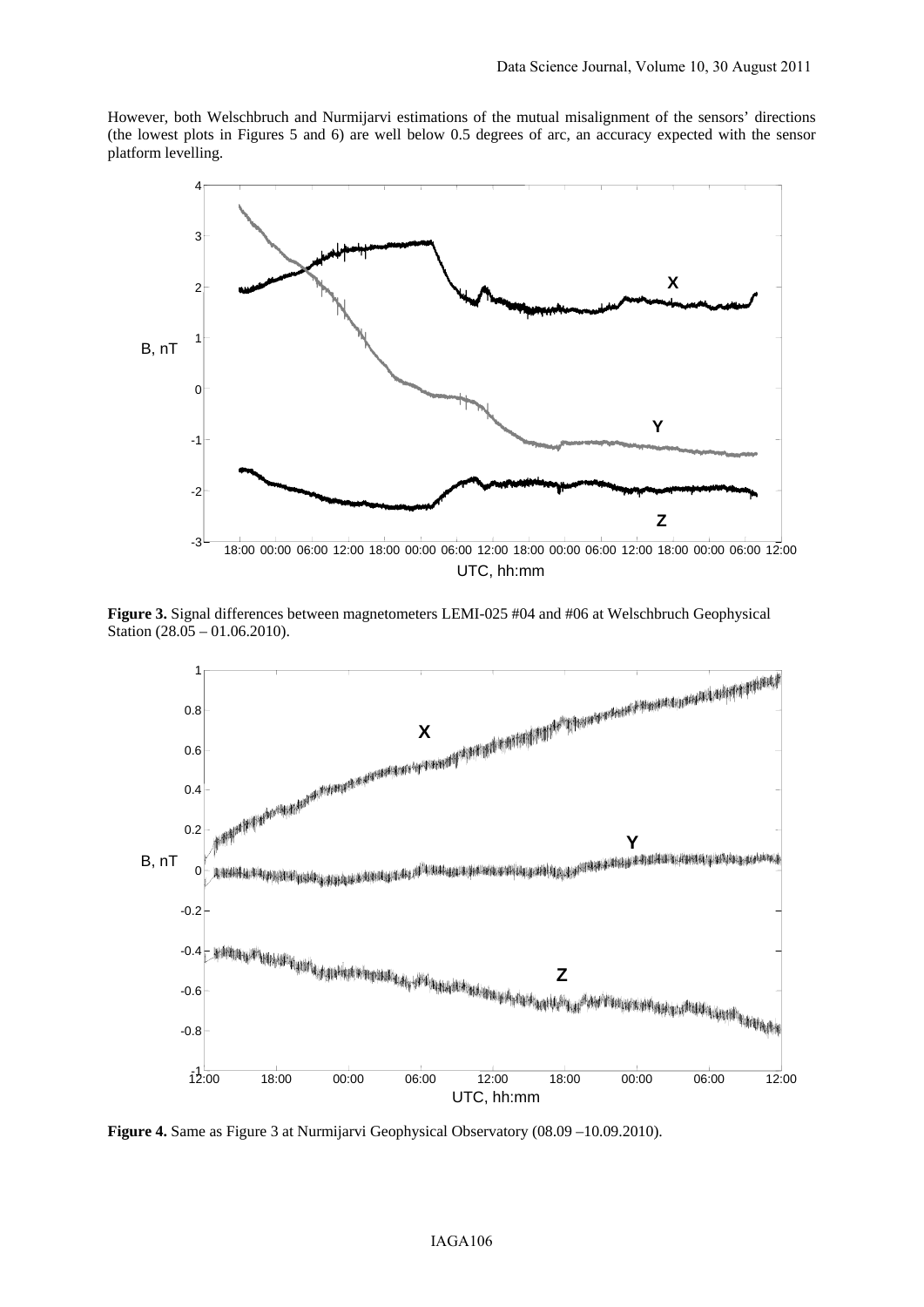

**Figure 5.** In-situ calibration of magnetometers LEMI-025 #04 and #06 at Welschbruch Geophysical Station (28.05 – 01.06.2010). The uncertainty of the Coil calibration results are depicted by grey zones.



**Figure 6.** In-situ calibration of magnetometers LEMI-025 #04 and #06 at Nurmijarvi Geophysical Observatory (08 – 10.09.2010). The uncertainty of the Coil calibration results are depicted by grey zones.

#### IAGA107